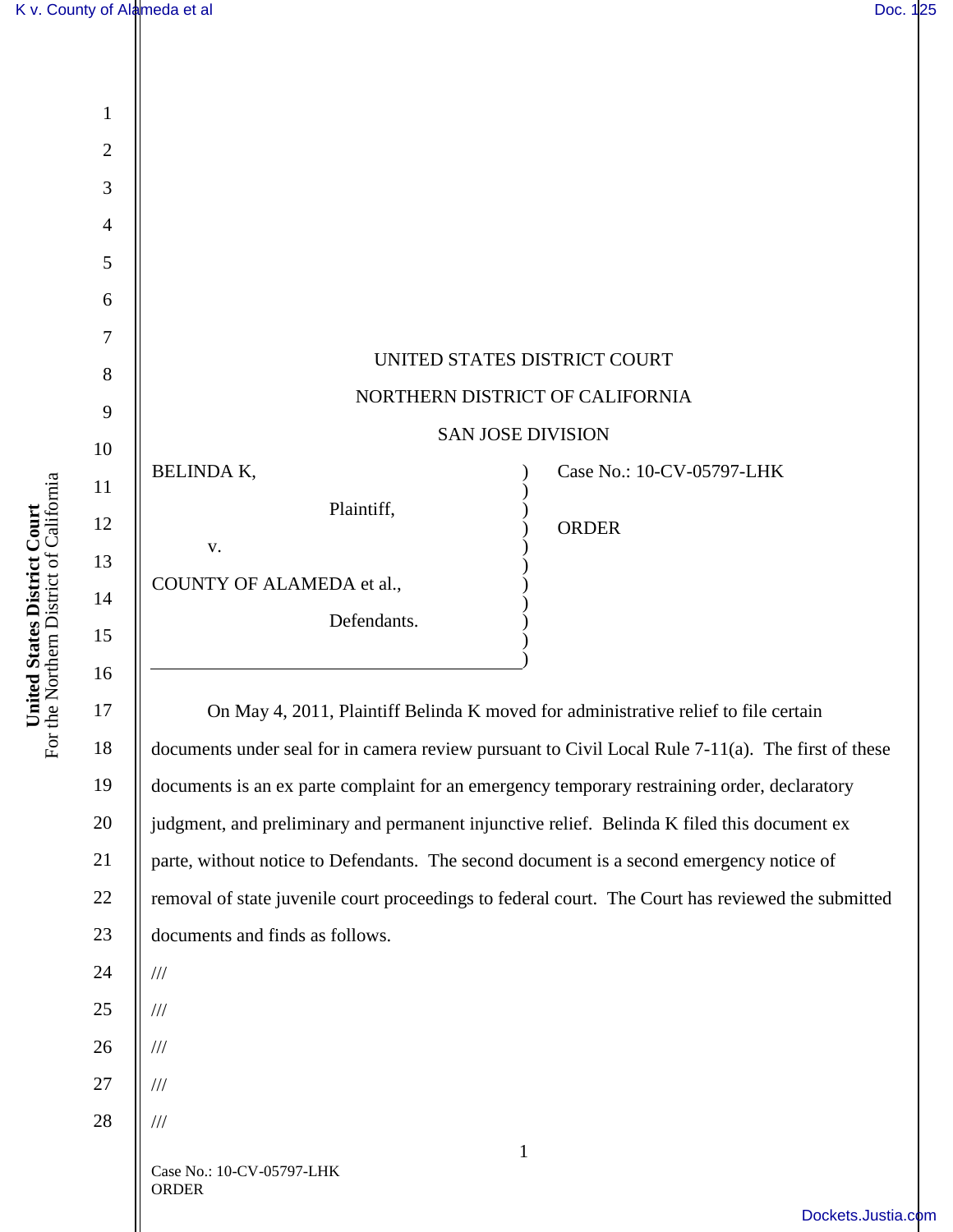2

3

4

5

6

7

8

9

10

11

12

13

14

15

16

17

18

19

20

21

22

23

24

25

1

## **I. Emergency Notice of Removal**

This Court has no jurisdiction over state juvenile court proceedings as this Court has already ruled in this case. *See J.H. et al. v. Baldovinos et al.*, 10-cv-02507, Dkt. No. 55 (N.D. Cal. Sept. 21, 2010) (filed under seal). Thus, removal is improper.<sup>1</sup>

## **II. Complaint and TRO**

Belinda K's submitted complaint names defendants and alleges causes of action that are not part of this case. If Belinda K wants to begin a new case against new defendants based on new causes of action, then she must file her complaint as a new and separate case.

Moreover, "[a] plaintiff seeking a preliminary injunction must establish that he is likely to succeed on the merits, that he is likely to suffer irreparable harm in the absence of preliminary relief, that the balance of equities tips in his favor, and that an injunction is in the public interest." *Winter v. Natural Res. Def. Council, Inc.*, 555 U.S. 7, 129 S. Ct. 365, 374, 172 L. Ed. 2d 249 (2008) (citing cases). In violation of Civil Local Rule 65-1(a)(2), Belinda K did not attach a memorandum of points and authorities to her TRO request. This makes it difficult for the Court to evaluate the strength of her claims for relief. Although the Court understands that Belinda K is proceeding pro se, she must still provide legal support for her claims.

Finally, under Civil Local Rule 65-1, those applying for a temporary restraining order must give notice to the opposition unless "relieved by order of a Judge for good cause shown." Belinda K filed her complaint and TRO ex parte without proper notice to the defendants named in her complaint. Even though the Court agrees that the subject matter discussed in the complaint touches on sensitive issues, the Court finds that the seriousness of the allegations contained in the complaint requires that named defendants have an opportunity to respond to Belinda K's request for a temporary restraining order. Because Belinda K has already publicly initiated a significant amount of litigation on related matters, the Court finds that Belinda K's claimed reasons for not giving notice to Defendants of this complaint are not sufficient.

26

 $\overline{\phantom{a}}$ 

<sup>27</sup> 28 Moreover, Belinda K's removal attempt is defective. Belinda K does not appear to have noticed the removal in the state court. Nonetheless, even if the notice were not defective, removal is improper.